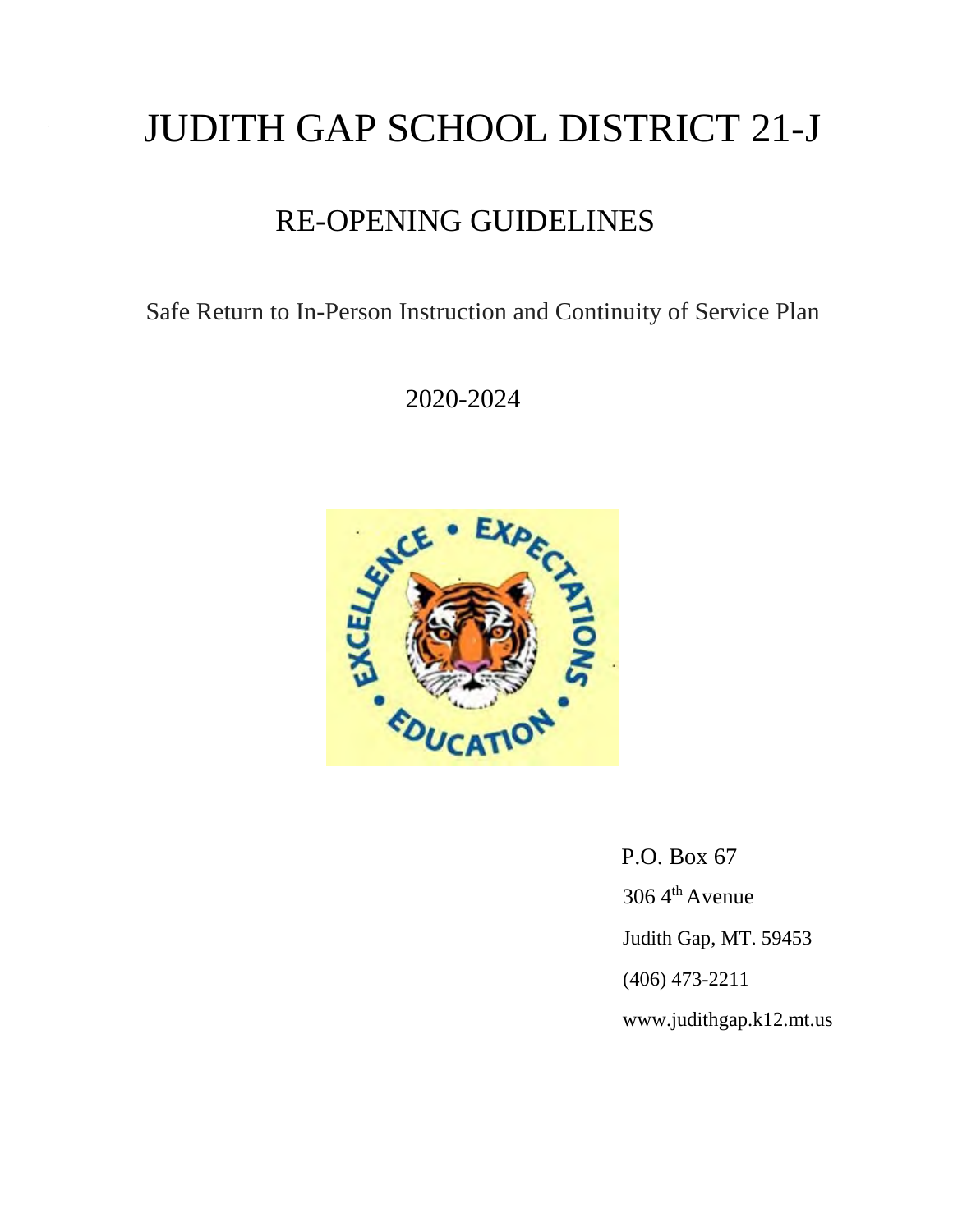\*\*\*This plan is meant to be used as a guide for the re-opening of Judith Gap Schools. Everyone should expect changes throughout the 2021 fiscal school year. Most changes will be based upon recommendations from the state of Montana, Wheatland County and federal agencies. This plan is organized in a manner to address the following points as stressed by the Montana Office of Public Instruction. These areas are: Academic, Physical/ Structure, Social/ Emotional/ Behavioral, Business, Transportation and Extracurricular/Activities/Athletics. Furthermore, this plan is arranged by Phase 1, Phase 2 and Phase 3 in order to remain consistent with the state of Montana Re-Opening Guidelines. At any time, these Phases can change according to the Governor of Montana's mandates.

**PHASE I:** Stay in-place order issued by the Governor, coincides with governor's Phase 1 declaration.

- Judith Gap School students will be engaged in remote learning.
- Judith Gap School will be closed to on-sight instruction and all student/ community activities.
- Judith Gap School will provide access to school meals (breakfast/lunch) for students who desire. School transportation services will be utilized to provide grab-and-go meals (breakfast/lunch) for students if desired.
- Each teacher will establish and post "office hours", a minimum of three times per week for students/parents to access teachers for help.
- Teachers will guarantee to provide students with appropriate and timely feedback/grading to facilitate academic progress. Assessments will identify student proficiency and progress through the school year.
- Email, postal service mail, the school website, Google Meet, Google Classroom and telephone will be used to communicate with students and families, contact logs will be kept by teachers.
- Extracurricular activities will be canceled.
- Judith Gap School will provide services to students with disabilities (IEPs/504 Plans), and any type of other services usually provided in the school setting.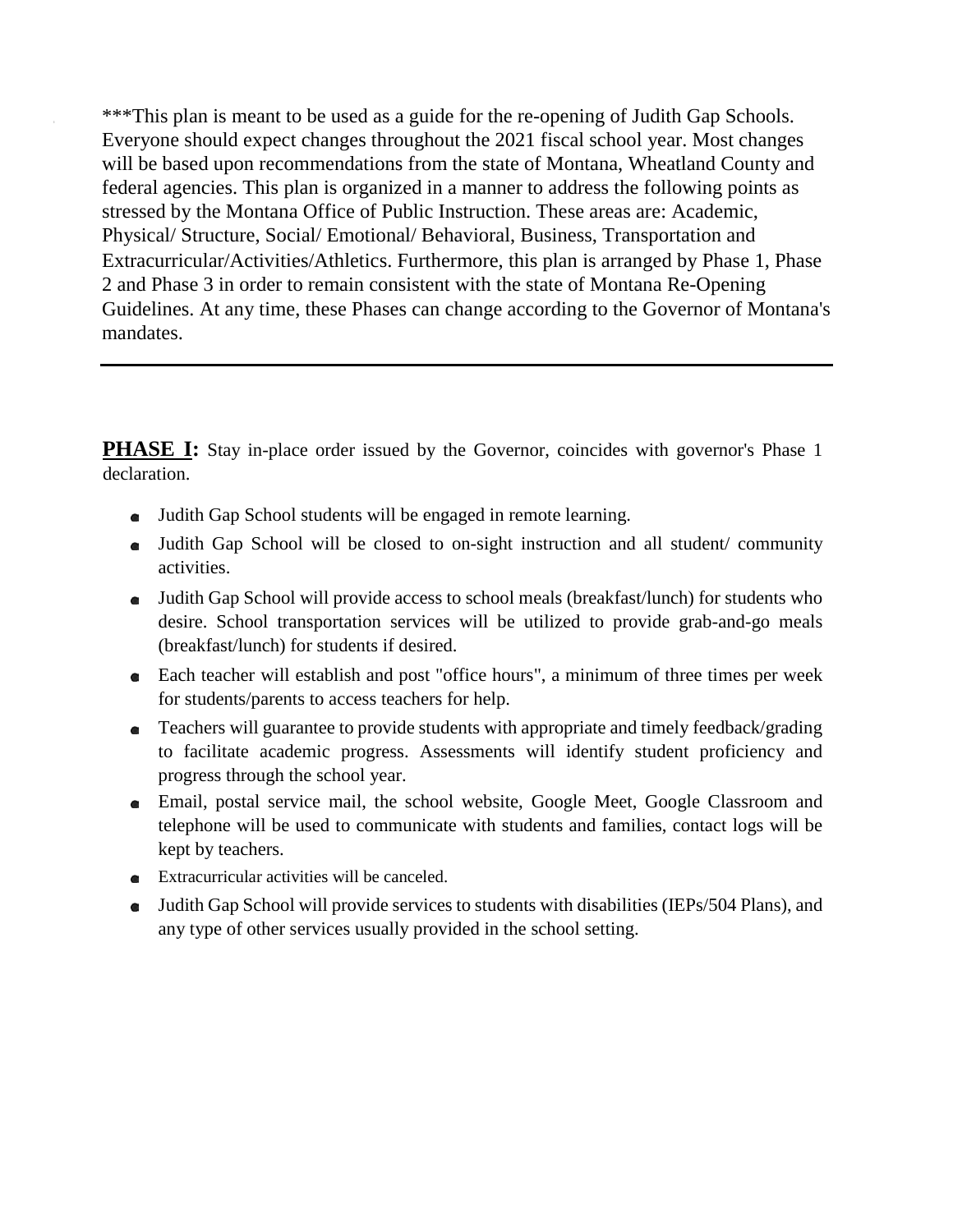**PHASE 2:** Students will engage in on-site/in-person learning, with remote learning opportunities available for those who choose this option. Coincides with the governor's Phase 2 declaration. Everyone will be prepared to return to Phase 1 at any time with governor's declaration.

# A.) ACADEMIC:

- Any student/ teacher/ staff with possible COVID-19 symptoms will be required to stay home.
- Students who opt out of on-site/in-person instruction will be provided a remote learning opportunity.
- The school district will provide every family and staff member with a thermometer. Families will check students' temperature prior to coming to school or boarding the school bus. Teachers/ staff members will do a self-assessment of temperature prior to reporting for duty. Everyone with a temperature of 100.4 degrees F will not come to school.
- In the event of a cluster of illnesses (influenza/ COVID-19, etc.), parents will be required to report to school officials the status of illness and the health of student/ teacher/ staff on a continual basis.
- Students/teachers/ staff who fall into the at-risk category or who are under quarantine due to exposure can receive accommodations for teaching/receiving instruction remotely if requested.
- Students/ Staff will be encouraged to wear masks or other PPE, but not required. Students/ Staff will be provided with washable masks if desired.
- Accommodations will be made for students/ teachers/ staff who are in a high-risk group or caring for individuals in a high-risk group.
- Teachers who are under quarantine due to exposure or other health risks will provide streamed or recorded instruction for students who are supervised by another individual in the on-site classroom.
- Teachers will video record their instruction and provide it online to students unable to attend on-site Instruction.
- School re-opening guidelines and training will be provided to all substitute employees of the Judith Gap School District 21-J.
- Students/Teachers/ Staff will be prepared at any time to return to Phase 1.
- An isolation area within the school building will be available.
- Students/Parents/Teachers/ Staff will be asked to monitor for COVID-19 symptoms and potential exposure. If a student exhibits symptoms or has been exposed, then they must notify the school and stay home from school and seek medical attention. If a student exhibits symptoms, they will be isolated until a parent/guardian can pick up student.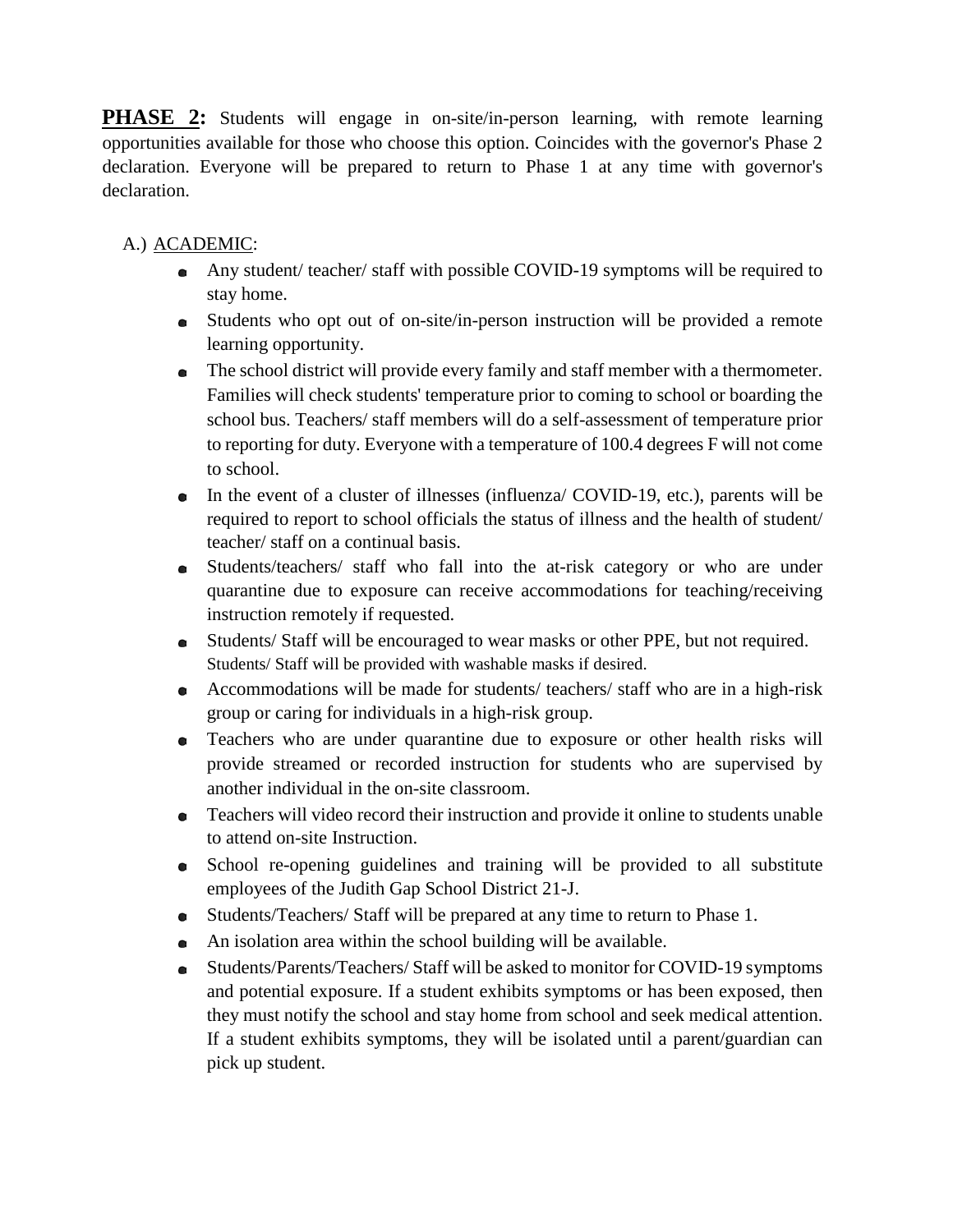#### B.) Physical/ Structural:

- Students leaving campus during lunch time will obey social distancing guidelines.
- Library and gym will be sanitized/ cleaned between uses.
- Recesses will be staggered and equipment will be sanitized/ cleaned between uses.
- Staggered schedule to move between classes.
- Lunch/Breakfast will be staggered to allow for proper social distancing in the lunchroom during meals. Allowances will be made for time to sanitize/ clean between groups. All self-serve options will be eliminated. All food distribution will follow OPI/Wheatland County health recommendations.
- Masks will be available for people present or visiting the building.
- Office staff will regularly wipe down all high-touch surfaces in the office area.
- Thermometers will be available to office staff/ superintendent for screening of students/teachers/ staff as needed.
- "Sick bay" room will be created as a place for sick students to be isolated while awaiting pick up by parents.
- Bus seats and handrails will be sanitized/ cleaned after each use.
- AirMedic air purifiers are placed in each main area and classroom and are continuously running.
- Disinfectant wipes will be present in all rooms for teachers/ staff to utilize as deemed necessary.
- Mist sprayers will be used to disinfect larger areas on a regular basis, i.e., playground equipment, lockers, gym, shop, etc.
- Main office will be locked, and plexi glass will be placed on the window to limit exposure by visitors.
- Signage will be placed throughout the school building to educate students/ teachers/ staff and school community about safe COVID-19 protocols.
- Weight room and gym will be closed to all outside visitors.

### C.) Social/ Emotional & Behavioral:

- Resources will be provided to students/parents/ teachers/ staff to help them deal with trauma associated with COVID-19 events; requests will be honored in a timely manner.
- Teachers/ Staff will report to administration any students who may be experiencing trauma due to the circumstances related to the COVID-19 pandemic. This is to properly allocate resources that can be used for all impacted individuals.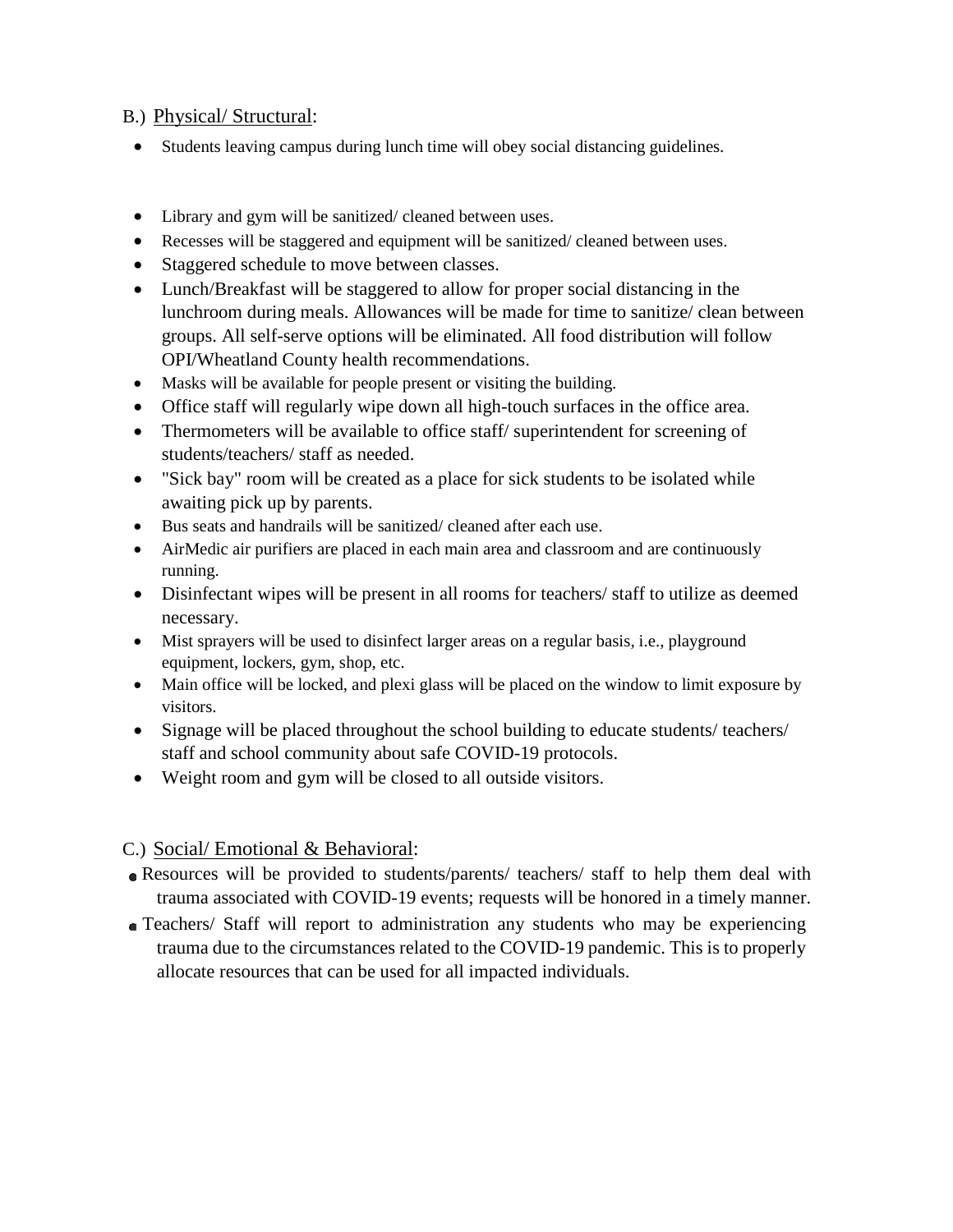#### D.) Business:

- 1900 Series of policies will be reviewed and updated to meet needs of the district as changes occur.
- School administration will work with appropriate persons to ensure that technology status and operational needs are adequate to meet the needs for students/teachers/ staff to conduct business as needed.
- Judith Gap School will work with Wheatland DES to access PPE as needed.
- School administration will work with the teachers in the event that a change occurs in working conditions or other requirements.

## E.) Transportation:

- Bus drivers will sanitize/ clean buses thoroughly between routes.
- Students will be assigned seating and only one student per seat when possible, children from the same household are allowed to sit together on the bus.
- Route drivers will drop off students at staggered times to avoid overcrowding at the entrance.

### F.) Extra-Curricular Activities and Athletics:

- Students who opt out of on-site education (1908F Policy) will not be allowed to participate in any extra-curricular activities and/or travel with school groups.
- Students who opt out of on-site education, WIII not be eligible for activities per MHSA.
- Proper social distancing will be practiced on all activity bus and sports trips with the TCT cooperative.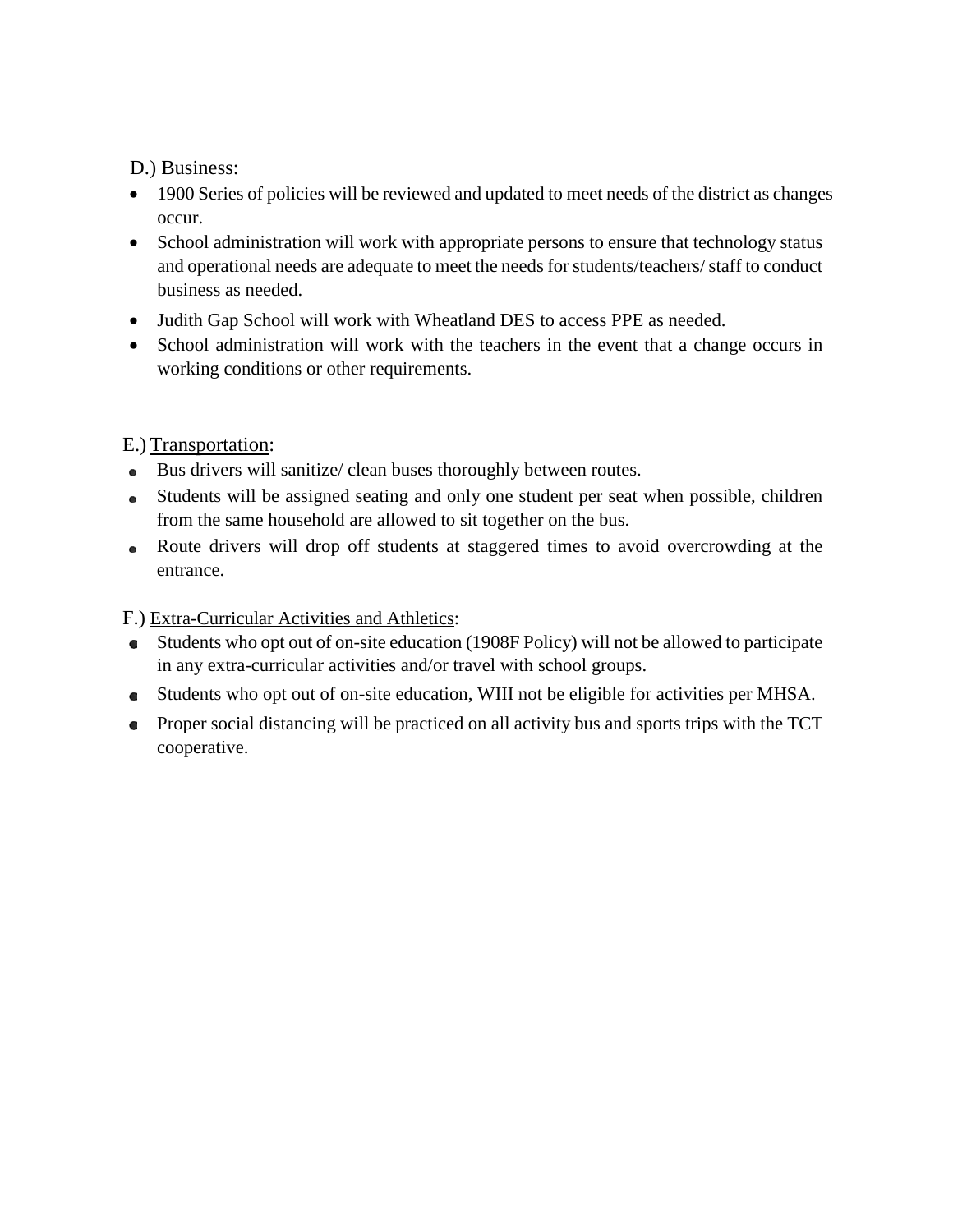#### **PHASE 3:** Coincides with the governor's Phase 3 declaration. Presumed "normal" operations.

- Students will engage in on-site learning. Frequent handwashing and disinfecting of surfaces and commonly touched areas will be sanitized. Staff and students may wear masks if they choose.
- AirMedic air purifiers are continuously cleaning the air with carbon and HEPA filters and are placed in each main area and all classrooms of the school.
- Rapid Antigen tests have been secured from the Central Montana Health District and are replenished as needed. Testing of students with parental permission, and self-testing of personnel will be utilized as symptoms and Covid trend numbers warrant.
- Any student/ teacher/ staff with a fever must stay home.
- Students/ teachers/ staff who are isolating due to infection will receive accommodations for teaching/receiving distance learning following the Phase 1 guidelines.
- Students/ teachers/ staff who are quarantining due to exposure or who are medically atrisk, may receive temporary accommodations for teaching/receiving distance learning. Documentation to support the need for distance learning may be required. Services contingent on the current CDC guidelines.
- Extra-curricular activities may resume as planned. MHSA will dictate policies/procedures for return.
- Students/ teachers/ staff will be prepared to return to Phase 1 or Phase 2, per governor's orders.

### **Additional Resources:**

**Montana Rural Education Association**[<https://mrea-mt.org/covid-19-resources-and-information/](https://mrea-mt.org/covid-19-resources-and-information/)

#### **Governor's Plan for Re-Opening Safe and Healthy Schools for Montana**

<https://covid19.mt.gov/Portals/223/Documens/Education%20Final.pdf?ver=2020-07-02-123418-013>

#### **Office of Public Instruction Guidance for Re-Opening Schools**

<http://opi.mt.gov/Re-openingSchools>

**Back to School: A Roadmap to Safely Reopen Montana's Public Schools Using Emergency School District Policies**[<https://www.mt-pec.org/home](https://www.mt-pec.org/home)

**Center for Disease Control**< [https://cdc.gov](https://cdc.gov/)